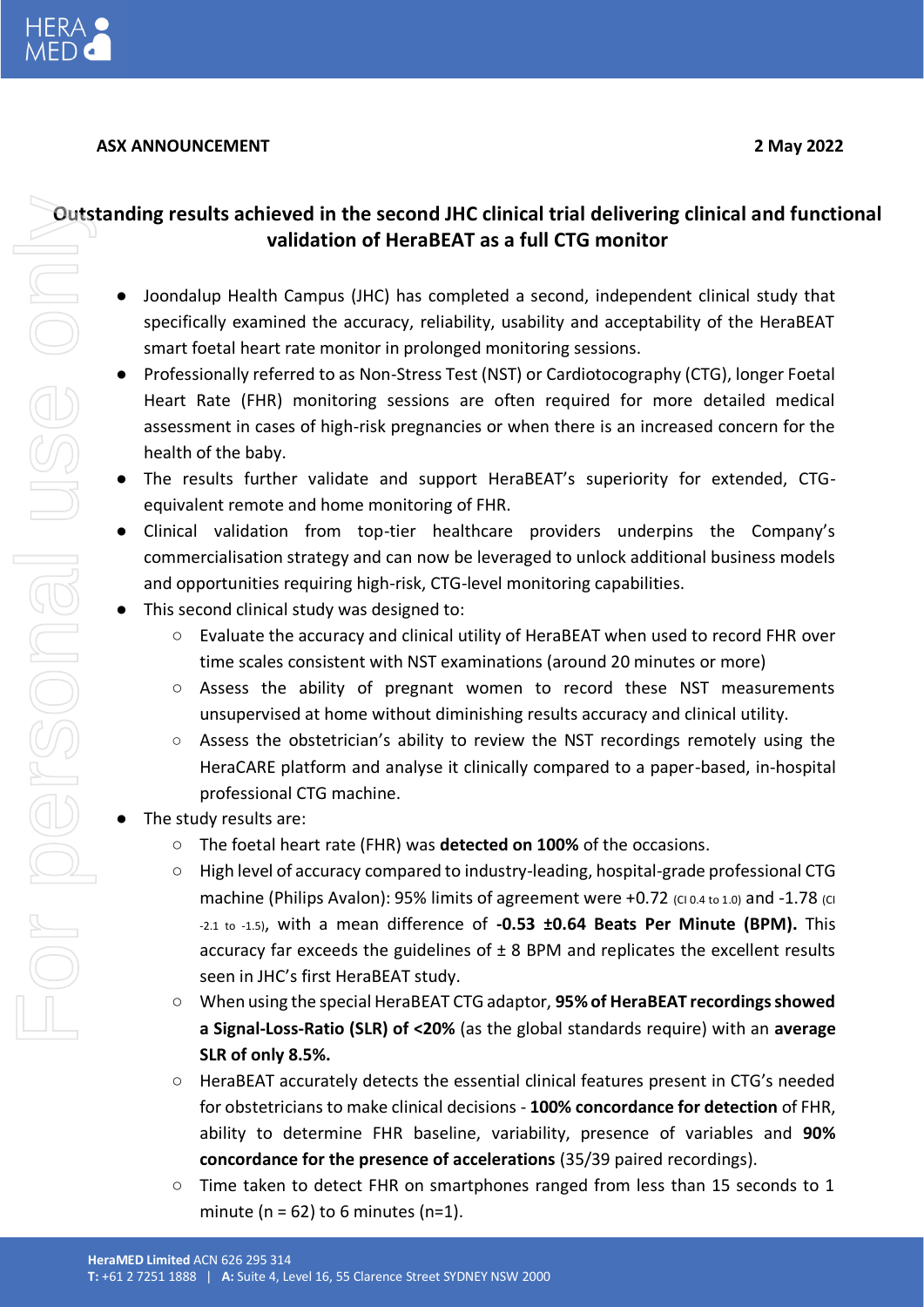- Average duration of HeraBEAT monitoring was 32.4 minutes.
- Average Foetal Heart Rate (FHR) was 141.5 BPM, and Maternal Heart Rate (MHR) was 87.4 BPM.
- Clinical Baseline FHR estimation is equivalent between the Phillips and HeraBEAT:
	- Baseline FHR of the Philips Avalon 136.97 (SD 5.81)
	- Baseline FHR HeraBEAT 136.53 (SD 6.77)
	- Mean difference 0.45 (95% CI -0.61-1.50).
- Women were able to use the device independently at home and were satisfied with the experience.
	- System Usability Scale (SUS) parameters **show A/A+ (Excellent) ratings** for Total Scale, Usability and Learnability
	- **Overall rating 6/7** (adjectival enhancement of SUS).

**HeraMED Limited (ASX:HMD)** ("HeraMED" or the "Company"), a medical data and technology company leading the digital transformation of maternity care, is pleased to announce outstanding results of the HeraBEAT Cardiotocography (CTG) extended clinical trial at the Joondalup Health Campus (JHC), located in Western Australia. The HeraBEAT device is one of the core components of the Company's HeraCARE, a larger, holistic, digital, remote monitoring pregnancy platform.

## **JHC's first HeraBEAT clinical trial involved shorter duration monitoring sessions**

The first clinical trial of HeraBEAT by JHC focused on evaluating HeraBEAT for monitoring sessions that were 1-5 minutes in duration, which are suitable for low-risk pregnancies. The trial, led by Associate Professor, Dr Paul Porter, showed excellent results that were peer-reviewed and published in an article appearing in the ACOG's (the American College of Obstetricians and Gynaecologists) formal scientific journal, known as the "green journal". The link to this article follows[:](https://journals.lww.com/greenjournal/Fulltext/2021/04000/Accuracy,_Clinical_Utility,_and_Usability_of_a.18.aspx) https://journals.lww.com/greenjournal/Fulltext/2021/04000/Accuracy, Clinical Utility, and Usability of [\\_a.18.aspx.](https://journals.lww.com/greenjournal/Fulltext/2021/04000/Accuracy,_Clinical_Utility,_and_Usability_of_a.18.aspx) HeraMED also reported the finding of this trial to investors in an ASX Announcement, dated 16 March 2021 (a link to this Announcement, follows: [https://cdn-api.markitdigital.com/apiman](https://cdn-api.markitdigital.com/apiman-gateway/ASX/asx-research/1.0/file/2924-02353885-6A1024771?access_token=83ff96335c2d45a094df02a206a39ff4)[gateway/ASX/asx-research/1.0/file/2924-02353885-](https://cdn-api.markitdigital.com/apiman-gateway/ASX/asx-research/1.0/file/2924-02353885-6A1024771?access_token=83ff96335c2d45a094df02a206a39ff4)

[6A1024771?access\\_token=83ff96335c2d45a094df02a206a39ff4\)](https://cdn-api.markitdigital.com/apiman-gateway/ASX/asx-research/1.0/file/2924-02353885-6A1024771?access_token=83ff96335c2d45a094df02a206a39ff4). The monitoring sessions conducted in the trial, also known as FHR auscultations, represent an important part of the standard of care for pregnancy surveillance and are conducted regularly on every antenatal visit – whether it is a physical meeting at the clinic or now also with the adoption of the virtual OB HeraCARE-based solution (that is, a remote visit).

**Second Trial - prolonged, CTG-equivalent monitoring sessions required in higher-risk pregnancies** While FHR auscultations are a powerful preliminary screening tool for assessing foetal wellbeing, there are several, significant and common scenarios of more complex medical situations in which there is a medical standard requiring longer and more detailed foetal Heart Rate evaluation. In cases such as a high-risk pregnancy, late gestational ages or when there is an increased concern about the foetal wellbeing or a pregnancy complication, longer measurements of the FHR are necessary. At least 10 minutes of consecutive FHR trace is required, and, in most cases, a 20-minute session is the standard. During these more prolonged examination periods, measurements known as Non-Stress Test (NST) or Cardiotocography (CTG) are taken. These are crucial to maintaining a stable FHR signal, and the examining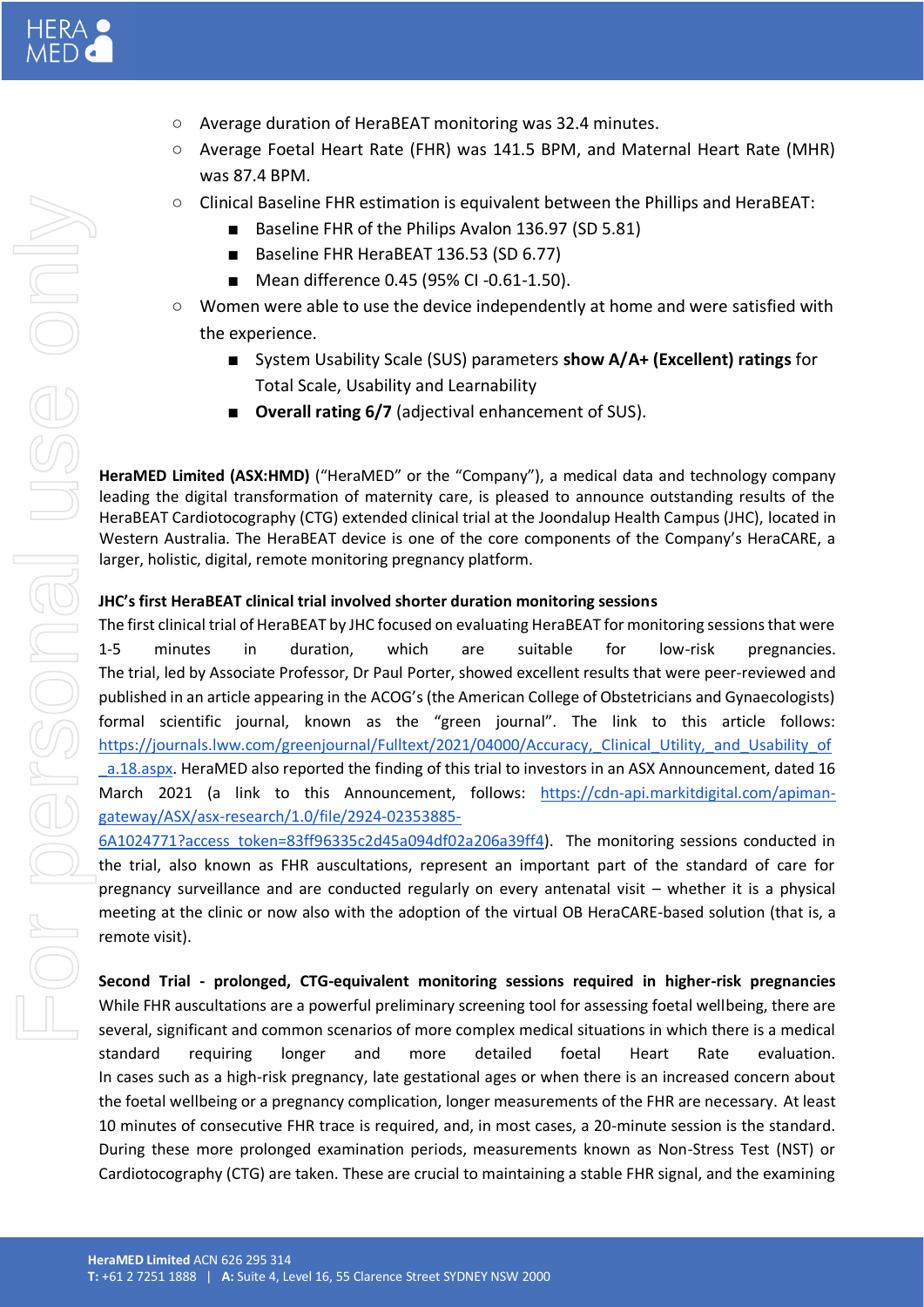physicians need to be able to analyse different aspects and characteristics of the FHR trace such as variability, accelerations, declarations and more.

## **JHC trials HeraBEAT's value in cases where longer monitoring sessions are needed**

Given many pregnancies with additional complexities required more detailed medical examinations, the professional team of researchers, led by associate professor, Dr Paul Porter in collaboration and support of Dr Cliff Neppe, Head of Obstetrics at JHC and Dr Kym Jones OBGYN specialist and the clinical lead for the HeraCARE project at JHC, decided to undertake a second independent clinical study to examine the accuracy, reliability, usability and acceptability of the HeraBEAT device. This compared the device to professional, hospital-grade CTG machines during prolonged FHR monitoring sessions. This second trial initially occurred in the antenatal clinic and later shifted to the home before recommended use in routine clinical protocols. In this second clinical study, JHC evaluated the accuracy and clinical utility of HeraBEAT when used to record FHR over time scales consistent with NST examinations. The study also assessed the ability of pregnant women to record these measurements unsupervised at home without diminishing results accuracy and clinical utility.

The study was performed over two phases:

- Phase 1 at JHC's antenatal clinic (involving 63 pregnant women) and generated 6,982 pairs of data points, for professional comparison analysis.
- Phase 2 at the patient's private homes (involving 40 pregnant women) for assessing remote monitoring capabilities.

The trial was conducted during the second half of 2021 and into early 2022.

Phase 1 of this study assessed accuracy and usability while women had dual simultaneous recordings of FHR greater than 15 minutes by HeraBEAT and a Phillips Avalon CTG (Hospital standard of care). Accuracy was determined by comparison to literature standards (± 8 BPM) and previous work (specifically, JHC's first HeraBEAT study). Clinical utility was determined by the recognition of FHR patterns and features between the CTG and HeraBEAT devices.

Phase 2 of the study assessed clinical usability and patient satisfaction when the HeraBEAT device was used unaided at home to produce FHR traces of greater than 15 minutes, which were then automatically sent by the HeraCARE system and uploaded to a medical cloud for the evaluation by a physician.

Key results of JHC's second study follow

- 1. The HeraBEAT device accurately measured the FHR when used over long recording times compared with industry-standard CTG machines. The device was used 63 times and 95% limits of agreement were  $+0.72$  ( $c_{10.4 \text{ to } 1.0}$ ) and  $-1.78$  ( $c_{1.2.1 \text{ to } 1.5}$ ), with a mean difference of **-0.53 ±0.64 BPM.** This accuracy far exceeds the guidelines of ±8 BPM, and replicates the excellent results seen in JHC's first HeraBEAT study.
- 2. HeraBEAT achieved a very good signal quality of the FHR recordings measured as Signal Loss Ratio (SLR). Compared to the International Federation of Gynaecology and Obstetrics Guidelines (FIGO) threshold of 20% signal loss for adequate signal quality, the mean SLR for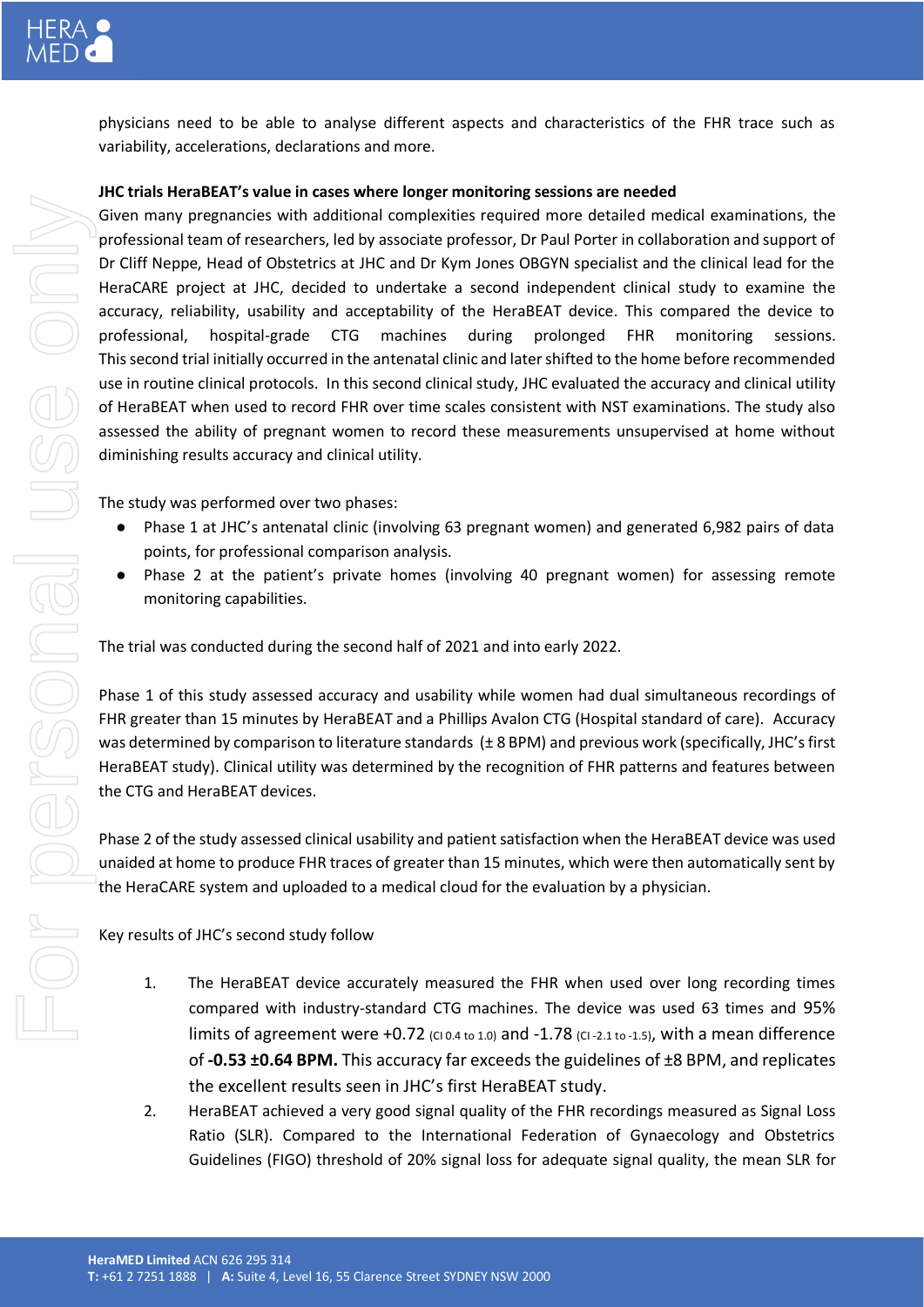HeraBEAT was 8.5% compared to 3.4% with Phillips CTG. 38 of the 40 FHR records with HeraBEAT exceeded SLR ratio of greater than 20%.

- 3. HeraBEAT traces accurately reflected formal CTG traces for the important FHR features needed for clinicians to make decisions, including the presence of the FHR; baseline FHR; and the presence of variability, variables and accelerations:
	- a) 100% concordance for detection of foetal heart, ability to determine FHR baseline, and the presence or absence of variability and variables
	- b) 90% concordance for the presence or absence of accelerations (35/39 paired recordings).
- 4. Clinical (Obstetrician reported) Baseline FHR estimation (beats per minute) was equivalent between Phillips and HeraBEAT.
- 5. Women were able to use the device independently, at home, and were satisfied with the experience.
	- a) System Usability Scale (SUS) parameters showed A/A+ (Excellent) ratings for Total Scale, Usability and Learnability
	- b) Overall rating of 6/7 (adjectival enhancement of SUS)
	- c) The clinical features and utility report are to be finalized.

**HeraMED CEO and Cofounder, Mr. David Groberman said:** "We are delighted with the results coming out from JHC's second trial of our revolutionary HeraBEAT and HeraCARE solutions. It demonstrates that the Smart FHR monitor can not only be used as a screening tool for assessing foetal wellbeing, but it is also highly valuable in pregnancies where more detailed medical examinations are required, including high-risk pregnancies when there is an increased concern about the foetal wellbeing.

The study clearly indicates that the HeraBEAT device accurately measured the FHR when used over long recording times compared with industry standard CTG machines. Its traces also accurately reflected formal CTG traces for the important FHR features needed for clinicians to make decisions. But importantly, the study also concludes that our technology is simple and easy to use by patients at home away from 'bricks and mortar' medical facilities, with women in the trial able to use the device independently, at home. And, what's more, they were well satisfied with the experience. The fact that the trial is independent, i.e not sponsored by the Company, gives another level of credibility to the results. We are extremely proud of our technology and thankful for the professional team at JHC for a meticulous, professional, and uncompromising trial that complies with the highest standards of the medical community.

With these excellent results, we are now ready to bring this capability to a commercial level, expanding our offering and unlocking new business models and new commercial opportunities.

**Associate Professor Paul Porter who led the study at JHC commented:** "The results of this second study clearly show that the HeraBEAT in its CTG configuration is accurate and easy to use by clinicians in the hospital and expectant mothers at home. The extended CTG foetal heart rate data obtained is equivalent to that obtained in the antenatal clinic using current assessment protocols for high-risk pregnancies and allows for the technology to be used in telehealth consultations via the HeraCARE platform. I believe that the technology will be useful in situations of high-risk pregnancies and when there is an increased concern for the wellbeing of the fetus. The research team is finalising a detailed manuscript for peer review, and we believe additional insights will be provided in the near future."